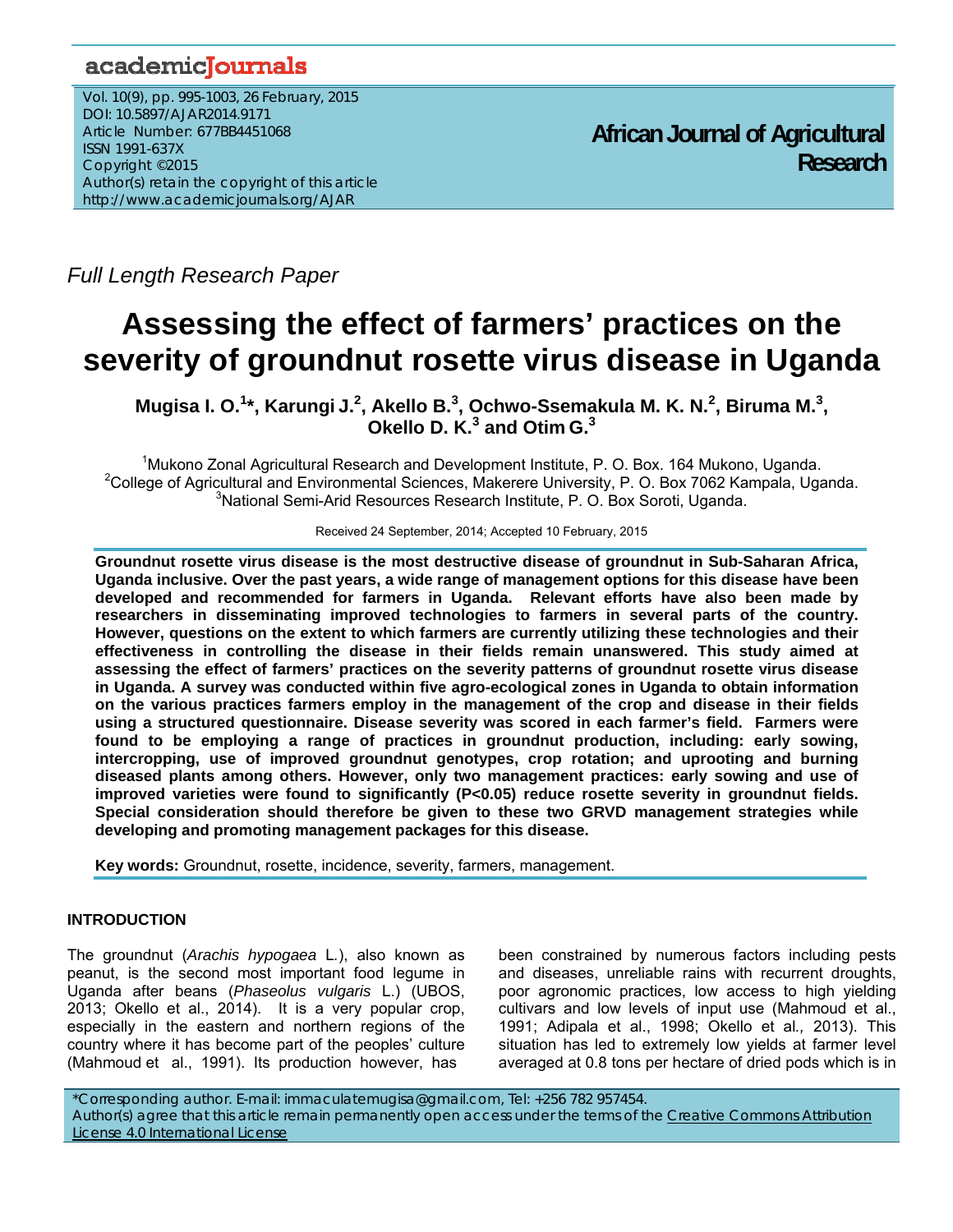contrast to yields as high as 2.5 to3.0 tons per hectare reported at research stations within Uganda and other countries with developed agriculture (ICRISAT, 1986; Busolo-Bulafu, 2004; Okello et al., 2014).

Groundnut rosette virus disease (GRVD) is the most destructive disease of groundnut in Uganda. Over the past years, a wide range of management options for GRVD have been developed and recommended for farmers in the Uganda (NARO, 2001; Adipala et al., 2001; Okello et al., 2013, Okello et al., 2014). These include the use of improved varieties, chemical control, and cropping practices that delay the onset and spread of GRVD such as early sowing, maintaining a dense uniform stand of groundnuts, close spacing (45×15 and 30×10 cm) and removal of wild hosts. Relevant efforts have also been made by researchers from the National Groundnut Improvement Programme- at National Semi-Arid Resources Research Institute (NaSARRI) Serere and Makerere University in disseminating these research technologies to farmers in several parts of the country (Adipala et al., 2002; Okello et al., 2014). However, questions on the extent to which farmers are currently utilizing these technologies and their effectiveness in GRVD control in their fields remain unanswered. Thresh (2003) emphasized that much detailed research and a thorough knowledge of farming practices is required before an effective integrated virus disease management programme can be developed and promoted because virus spread within a given crop is facilitated by some cropping practices and impeded by others. This study aimed at investigating the current practices being employed by farmers in GRVD management and to what extent they are influencing disease severity.

#### **MATERIALS AND METHODS**

#### **Study area**

A survey was conducted in 2012 that covered 5 major groundnut producing agro-ecological zones (AEZ) of Uganda including the Lake Victoria Crescent, Kyoga Plains, South Western Farmlands, North Eastern Savannah Grasslands and the North Western Savannah Grasslands. In each zone the districts, sub counties and parishes were selected purposively based on production levels, giving preference to those which produced more groundnuts. Farmers that participated in the study were randomly selected with the help of field assistants based in the respective areas. Farmers' fields were monitored over a period of two weeks and the level of GRVD severity was visually assessed in each field and recorded. This was done when the groundnut crop in farmers' fields were between the stage of pod filling and physiological maturity.

#### **Data collection and analyses**

A structured questionnaire was developed and used to obtain information on the current management practices employed by farmers in groundnut production. In each farm, 10 plants were randomly selected. Severity of GRVD was scored using a scale of 1 to 9 based on the intensity of disease attack according to the scale: 1-3 = Low severity (mild rosette/less than  $\frac{1}{4}$  of entire groundnut plant stunted).

4-6 = Moderate severity (moderate rosette/between  $\frac{1}{4}$  and  $\frac{3}{4}$  of plant stunted).

 $7-9$  = High severity (severe rosette symptoms /more than  $\frac{3}{4}$  of plant stunted).

The average severity score for each field was then computed. Data on farmers' management practices and severity for each field were entered and analyzed using the Statistical Package for Social Scientists, 15<sup>th</sup> edition (SPSS Inc., 2006). Regression analysis was carried out to establish the relationship between the management practices employed by farmers and GRVD severity. Linear regression was run with disease severity as the dependent variable and the management practices as the independent variables. Descriptive statistics such as frequencies and percentages were obtained for all continuous variables. Graphs and charts were also generated from the data using an excel program (Microsoft Office, 2007).

#### **RESULTS**

#### **General characteristics of respondent farms and practices used**

Of the 105 farmers interviewed during this study, 44 (42%) were male and 61 (58%) were female. Farmers planted groundnuts on an average acreage of 0.58 acres, with the majority (81.6%) operating on acreages less than 0.5 acre. A very small percentage of farmers (1.8%) planted groundnuts on land exceeding 1 acre. The most dominant ploughing method used by groundnut farmers was the hand hoe (94%) whereas fewer farmers used tractors (7%) or oxen (4%) in their fields.

Farmers in all the five agro-ecological zones visited used a wide range of plant spacings, ranging from 40 × 20 cm to 75  $\times$  50 cm. However the majority (52%) of groundnut farmers did not use any particular spacing. Most of the farmers purchased their seeds from either the local market, input suppliers or from fellow farmers (48.6%) while 35.2% used seed they had saved from the previous harvest. Some farmers (16.2%) obtained improved seed from either NARO or the NAADS subcounty offices in the surrounding area (Figure 1).

With regard to cropping system, 65% farmers intercropped groundnut with other crops including: Maize (42%), cassava (27%), perennials (21%) and legumes (7%) (Figure 2). Minor crops (3%) not indicated in the chart but found intercropped with groundnuts included: vegetables, sorghum, okra, potato, simsim and millet.

Groundnut varieties being grown by farmers included the Serenut series, specifically Serenut 1, 2, 3 and 4 (34%). The main local varieties grown by farmers included: Red beauty (21%) and Erudurudu (16%); others included Igola, Etesot, Egoromoit, Kabonge and Omgwere (Figure 3).

Improved varieties (mainly of the Serenut series) were mainly grown in the Kyoga plains (Pallisa and Kumi districts) and the North Eastern (Lira district) and North Western (Arua district) savannah grasslands. Farmers in the Lake Victoria Crescent (Jinja and Kayunga districts)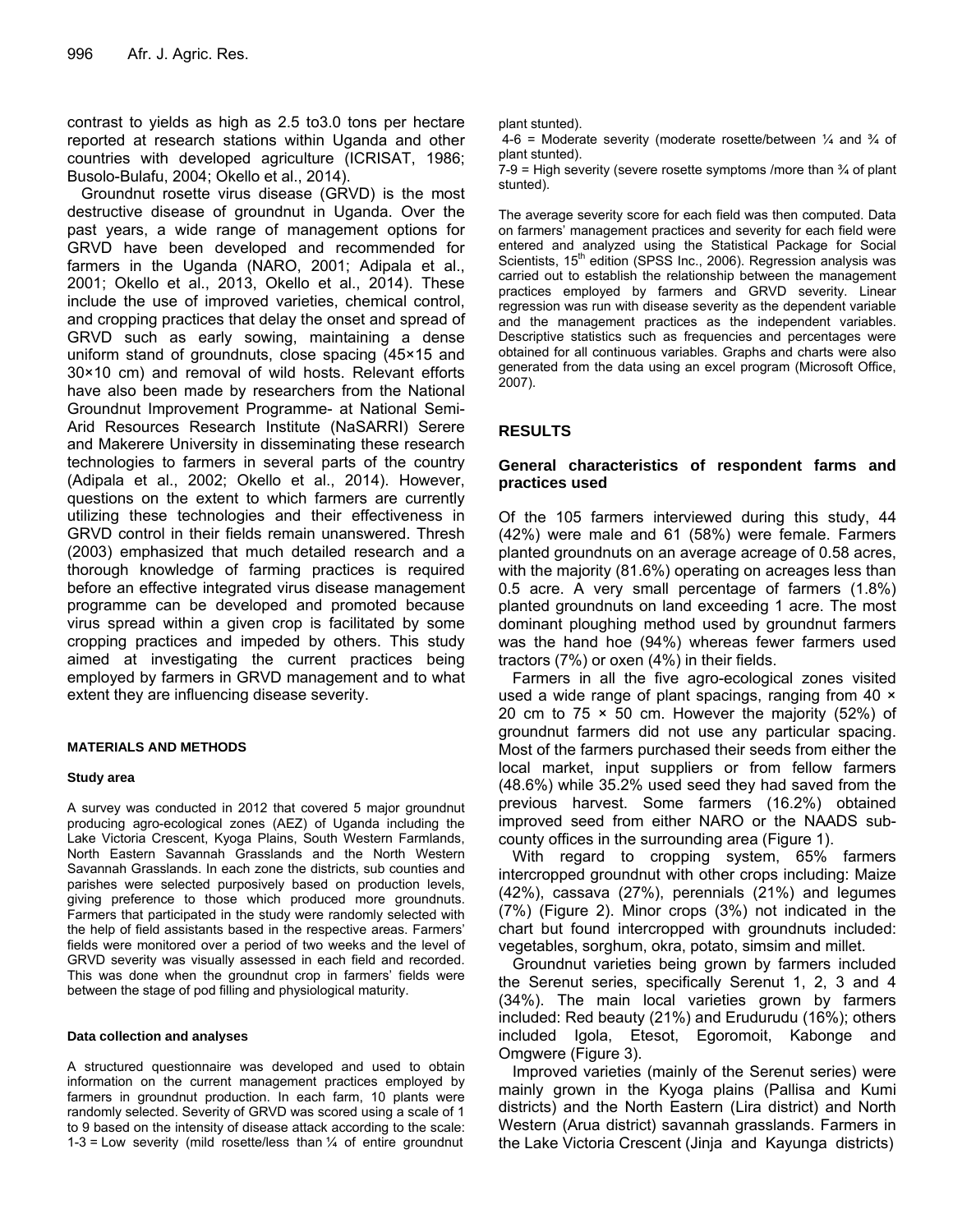

**Figure 1.** Groundnut production characteristics of farmers' fields visited during survey.



**Figure 2.** Major groundnut intercrops observed in the study.

**Figure 3.** Major groundnut varieties planted by farmers in Uganda.

and South Western Farmlands (Mbarara district) were primarily planted local varieties (Figure 4). Different plant times were used by farmers; at the time of the survey groundnut was at different levels of physiological maturity

with most (58.1%) of the crop at flowering stage, 23.8% had attained harvest maturity and 18.1% were in the pegging and pod filling stage (between flowering and maturity).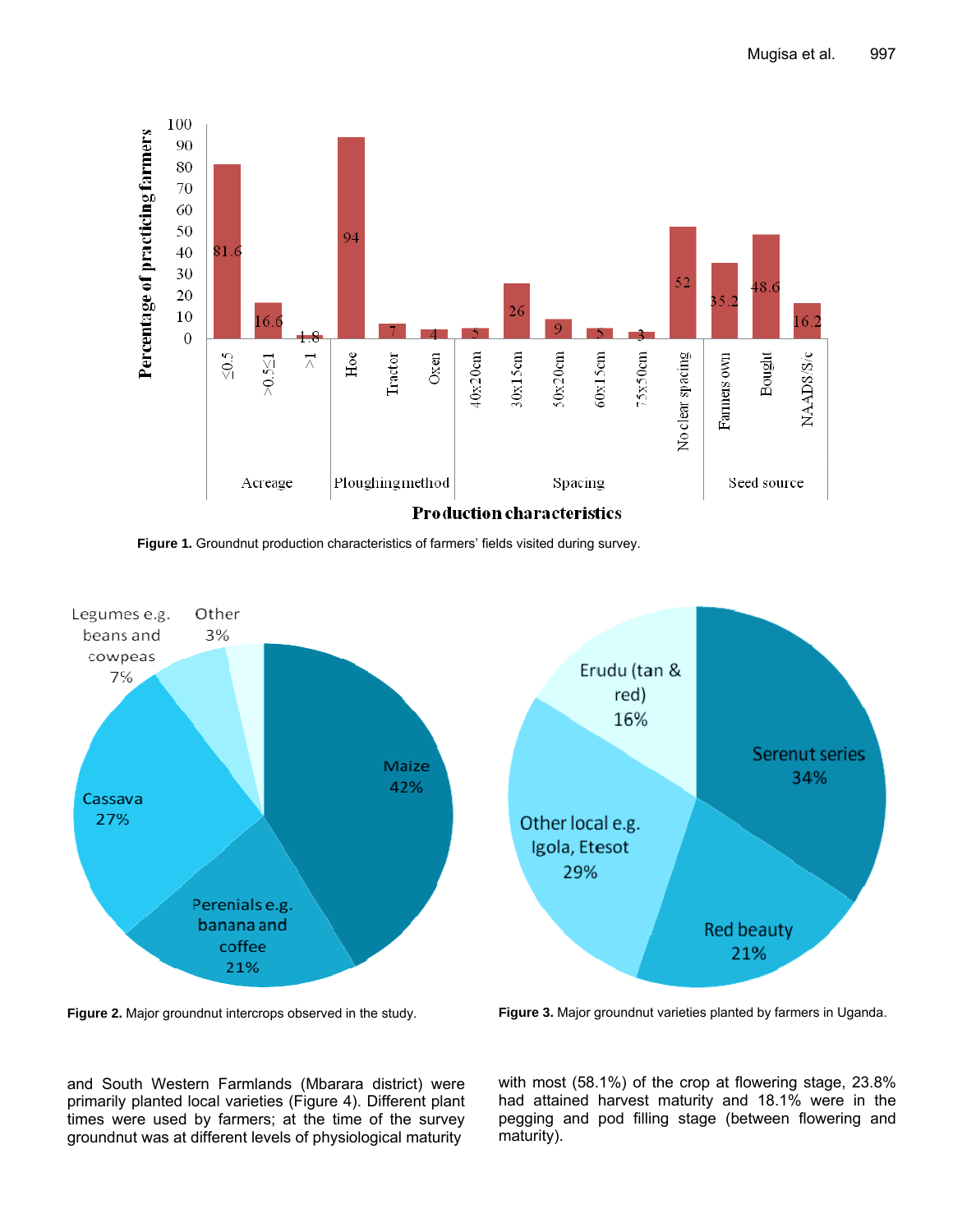

**Figure 4.** Groundnut varieties grown in the different agro-ecological zones.

#### **Trends of GRVD severity within five agro-ecological zones of Uganda**

Results of the survey revealed that 41% of the fields visited had moderate levels of GRVD severity whereas 52.4% exhibited low levels of disease severity. Only 6.7% of the fields visited were severely affected by GRVD. Among the fields that were severely affected by GRVD, 50% were from the Lake Victoria Crescent agroecological zone, 25% from the Kyoga plains and only a few from the North Western Savannah grasslands (8.3%), North Eastern savannah grasslands (8.3%) and South Western Farmlands (8.3%) (Figure 5).

#### **Management practices employed by farmers in groundnut production**

Farmers employed a range of practices in groundnut production which included: early planting, use of improved varieties, intercropping, pesticide application, crop rotation, uprooting and burning diseased plants and fallowing among others (Table 1). Among the recommended GRVD management practices, early sowing was the most common and was being practiced by 80% of the farmers, the majority of whom were women (Figure 6). Pesticide application was the least employed, with only 7.6% of farmers interviewed implementing it. Improved varieties such as the Serenut series were being used by 35.2% of the farmers interviewed while 64.8% of farmers planted local varieties such as Etesot, Egoromoit and Kabonge.

Forty percent of the farmers practiced crop rotation in their fields while 31.4% reported that they carry out fallowing in their gardens. Among the farmers interviewed, 34.3% reported that they uproot and burn diseased plants, especially during the time of weeding. A larger number (59%) of farmers weeded their gardens twice during the growing season while 37.1% weed only once during the season and 3.8% carried out hand weeding three times during the growing season. Other practices that were rarely practiced by farmers included fertilizer application (8.6%), mulching (2.9%) and herbicide use (1.9%).

#### **Relationship between farmers' management practices, gender and GRVD severity**

The ANOVA for regression analysis of farmers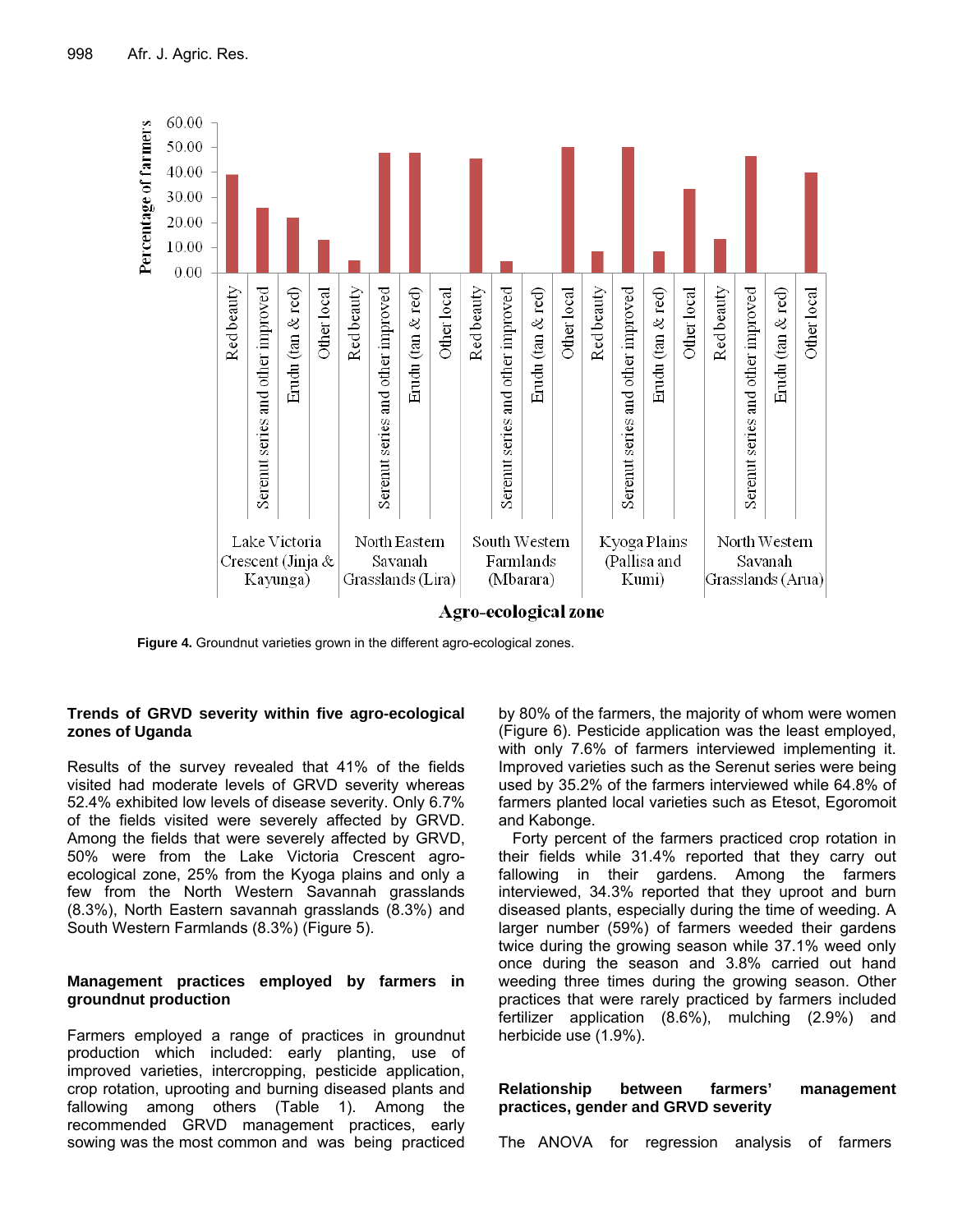

**Figure 5.** GRVD severity trends within five agro-ecological zones.



**Figure 6.** Planting times for female and male farmers obtained during the survey.

management practices, their gender and GRVD severity revealed that management practices and gender significantly (P≤0.05) affected GRVD severity. The model obtained from linear regression revealed that planting date, variety planted and gender were the only variables that significantly (P≤0.05) affected GRVD severity in farmer fields. Variables which were found to have no significant effect on disease severity (P≤0.05) included: crop rotation, uprooting and burning diseased plants, pesticide application, fertilizer application, mulching, number of times the crop is weeded and fallowing among others (Table 2). A summary of the model is expressed in the following regression equation:

GRVD severity =  $3.7 - 0.3$  gender + 0.3 planting date -0.6 variety planted

The equation implies that, holding all other factors constant, GRVD severity is lower for female managed gardens compared to male managed gardens. In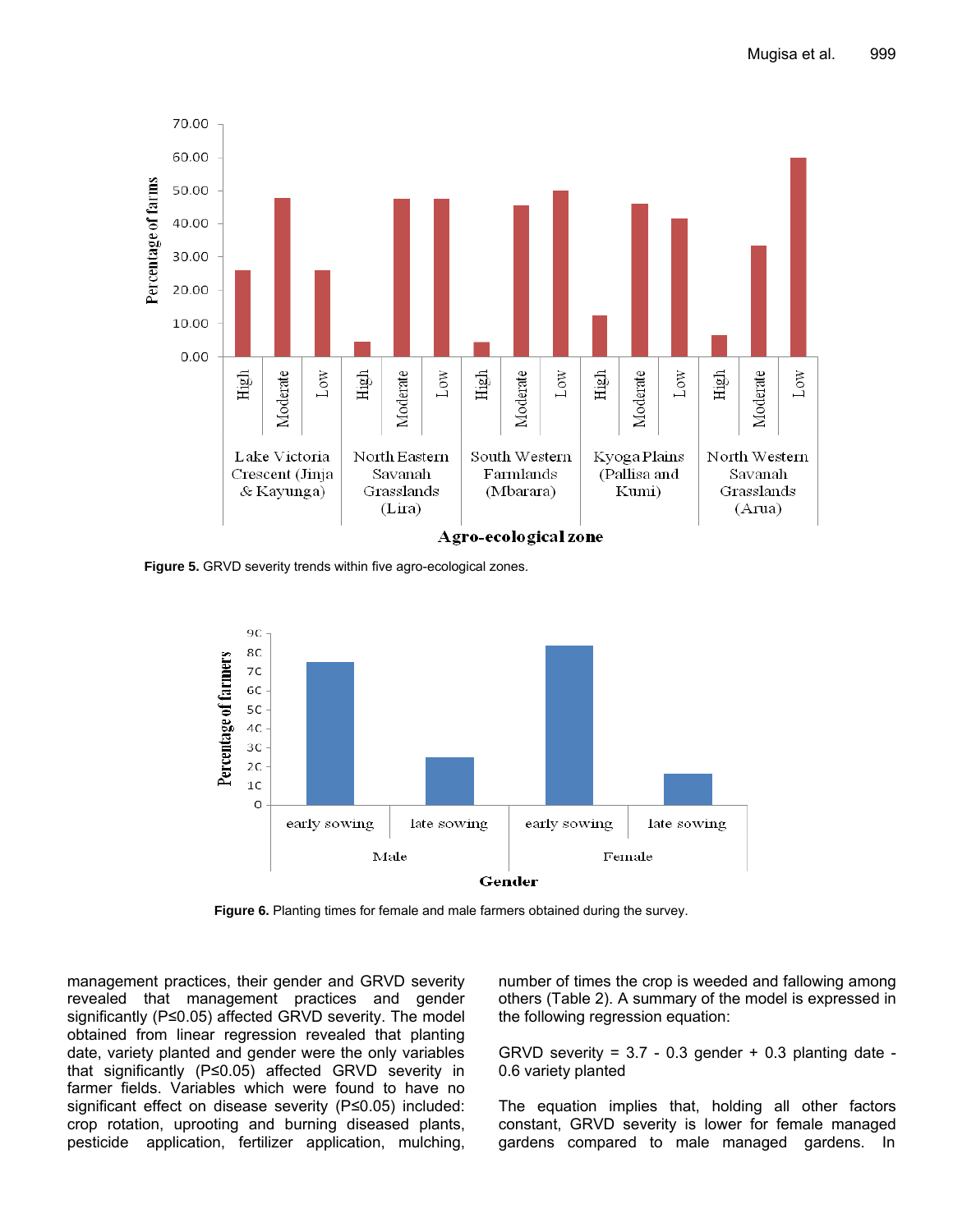| <b>Management practices</b> |                | No. of practicing farmers | Marginal percentage (%) |  |
|-----------------------------|----------------|---------------------------|-------------------------|--|
| Variety planted             | Improved       | 37                        | 35.2                    |  |
|                             | Local          | 68                        | 64.8                    |  |
| Weeding regime              | Once           | 39                        | 37.1                    |  |
|                             | Twice          | 62                        | 59.0                    |  |
|                             | Thrice         | 4                         | 3.80                    |  |
| Intercropping               | Yes            | 68                        | 65.0                    |  |
|                             | No             | 37                        | 35.0                    |  |
| Pesticide application       | Yes            | 8                         | 7.60                    |  |
|                             | No             | 97                        | 92.4                    |  |
| Fertilizer application      | Yes            | 9                         | 8.60                    |  |
|                             | No             | 96                        | 91.4                    |  |
| Crop rotation               | Yes            | 42                        | 40.0                    |  |
|                             | No             | 63                        | 0.0                     |  |
| Uproot and burn             | Yes            | 36                        | 34.3                    |  |
| diseased plants             | No             | 69                        | 65.7                    |  |
| Fallowing fields            | Yes            | 33                        | 31.4                    |  |
|                             | No             | 72                        | 68.6                    |  |
| Planting date               | Early planting | 84                        | 80.0                    |  |
|                             | Late planting  | 21                        | 20.0                    |  |
| Other (e.g. mulching,       | Yes            | 5                         | 4.80                    |  |
| herbicide use)              | No             | 100                       | 95.2                    |  |
| <b>Total</b>                |                | 105                       | 100                     |  |

**Table 1.** Management practices currently employed by groundnut farmers in Uganda.

particular, the GRVD severity in female managed gardens is lower by 34.99% ( $[(e^{0.3}) - 1]^*100]$  in comparison to male managed fields. A delay in planting (late planting) increases GRVD severity by 34.99% ( $[(e^{0.3})]$ - 1]\*100) compared to early planting. GRVD severity is 82.2% ( $[(e^{0.6}) - 1]^*$ 100) higher in local varieties compared to improved varieties.

#### **DISCUSSION**

This study was aimed at assessing the effect of farmers' management practices on the severity of GRVD in Uganda. Farmers were found to be utilizing a range of management practices. However, these practices influenced GRVD severity in different ways and to different degrees. Results revealed that it was planting date (early planting vs. late planting) and variety planted (improved vs. local) which significantly (P<0.05) affected GRVD severity. Farmers who planted their groundnuts during the earlier part of the season had significantly

(P<0.05) less GRVD affecting their groundnut crop compared to those who planted late. The same was also true for farmers who used improved varieties in comparison to those who planted local varieties. Improved varieties (Serenut series) have host plant groundnut rosette resistance (Okello et al., 2014). Earlier research (Farrell, 1976a) reported that farmers seldom practice early sowing of groundnuts since they prefer sowing their main staple food crops first. The results of this study, however, are divergent from this report. Out of all the farmers interviewed, 80% reported that they had planted their groundnuts at the start of the rainy season and the lesser 20% planted later along the season. It possible that over the years, some farmers may have realized through experience that late sown crops end up more severely affected by GRVD and has therefore chosen early sowing as one of the practices for disease management. Different researchers have reported that GRVD incidence is generally low when groundnuts are planted early in the season compared to the late sown crop (Farrel, 1976b; Subrahmanyam and Hildebrand,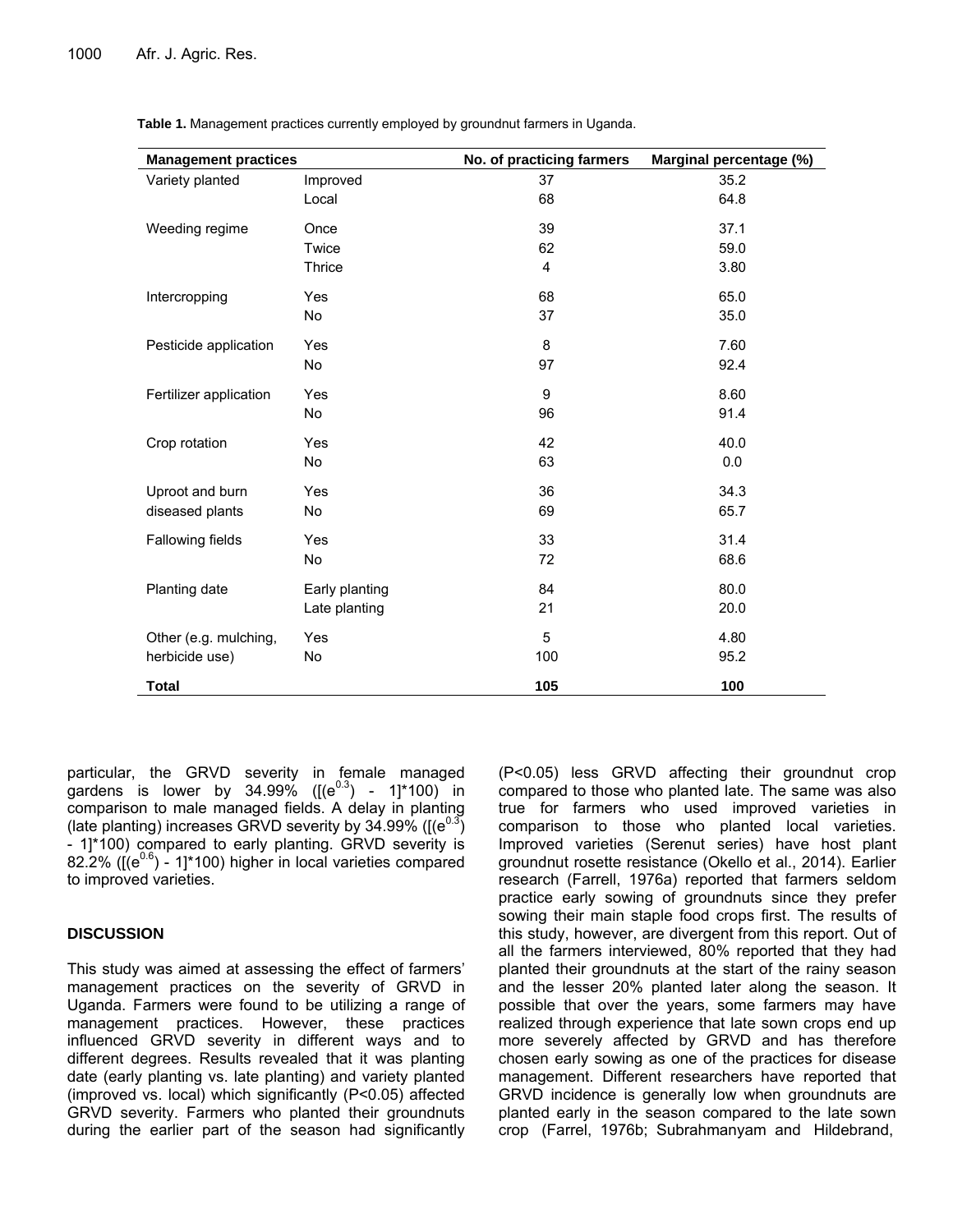| Regression model <sup>a</sup> | <b>Coefficients</b> | <b>Std. Error</b> | t-value  | p-value  |
|-------------------------------|---------------------|-------------------|----------|----------|
| (Constant)                    | 0.715               | 3.725             | 5.210    | 0.000    |
| Gender                        | 0.108               | $-0.284$          | $-2.619$ | $*0.010$ |
| Planting date                 | 0.142               | 0.294             | 2.067    | $*0.042$ |
| Variety planted               | 0.113               | $-0.621$          | $-5.491$ | $*0.000$ |
| Weeding regime                | 0.098               | 0.010             | 0.104    | 0.918    |
| Fertilizer application        | 0.188               | 0.243             | 1.293    | 0.199    |
| Pesticide application         | 0.200               | $-0.050$          | $-0.250$ | 0.803    |
| Herbicide application         | 0.398               | $-0.372$          | $-0.935$ | 0.352    |
| Crop rotation                 | 0.110               | $-0.068$          | $-0.614$ | 0.541    |
| Uproot and burn               | 0.113               | 0.116             | 1.025    | 0.308    |
| Fallowing                     | 0.124               | $-0.114$          | $-0.919$ | 0.360    |
| Mulching                      | 0.318               | $-0.346$          | $-1.085$ | 0.281    |

**Table 2.** Regression results for the relationship between farmer management practices, gender and GRVD severity.

<sup>a</sup>Dependent variable: disease severity in field; \*Significance at 5% level.

1994; Naidu et al., 1999; Adipala et al., 2001; Okello et al., 2014). The early sown crops cover the ground before the aphids' main period of flight activity and largely escape infection because aphids prefer younger crops and often alight preferentially on widely spaced plants. The results of this study are in line with these findings; late planting was found to lead to an increase of 34.9% in GRVD severity compared to early planted crops in farmers' fields. Furthermore, experiments conducted on integrated management of groundnuts by researchers at the International Crops Research Institute for the Semi Arid Tropics (ICRISAT) (Subrahmanyam et al., 2000) as well revealed that using early sowing and improved genotypes in combination while planting at optimum plant population, exhibited the best performance of groundnuts under high disease situations. The results of this study, which show that use of improved varieties and early sowing are the two major practices that can significantly reduce GRVD severity in farmers' fields are consistent with their reports.

Gender, a variable that is not one of the management practices, was also found to affect GRVD severity significantly (P<0.05), with female managed fields having less disease severity compared to male managed ones. This is probably because a greater percentage of women were found to be engaged in early planting compared to the men. Earlier reports have indicated that groundnut in Sub Saharan Africa and Uganda inclusive, are primarily produced by small holder farmers, the majority of whom are women (Naidu et al., 1999, VECO, 2011; Okello et al., 2014). This was confirmed in this study where the majority (81.6%) of groundnut farmers were found operating on acreages less than 0.5 acres and with a greater percentage being women (58%). This is also in line with reports that females make up approximately 75% of agricultural employment in Uganda (EPRC, 2009).

This study demonstrated that management practices such as intercropping, planting at close spacing, pesticide application and rouging did not significantly reduce the incidence and severity of GRVD in farmers' fields. Intercropping groundnut with crops such as beans) and sorghum has previously been reported to be effective in reducing GRVD incidence (Farrell, 1976; Alegbejo, 1997). It is possible that intercropping was not found to reduce GRVD severity in farmers' fields because beans share aphids with groundnuts hence more GRVD. More still, farmers were practicing it in a haphazard manner, with no clear spacing which is in contrast to intercropping experiments in which recommended spacings were used. According to the survey results, 65% of the farmers were engaged in intercropping groundnuts with other crops such as maize and cassava. This is supported by reports by Okello et al. (2010), which indicated that the groundnut crop in Uganda is mainly grown as an intercrop with maize and cassava. Intercropping together with varietal mixtures are now recognized by agronomists and other researchers as forms of crop diversity that are important in providing farmers with some degree of resilience and stability that contribute to reliable yields and avoids total crop failure (Smithsone and Lenne, 1996). Planting groundnut at close spacings (45×15 and 30×10 cm), has also been reported to lead to reduction of GRVD levels. During the survey, the closest spacings that farmers were found to be using were 40×20 cm (5% of the farmers) and  $30 \times 15$  cm (26%), which differs from the recommended. The recommended spacing is that of national average pooled from major groundnut growing areas. Spacing has strong relation to the fertility of the land and the intercrop regiment. This could explain why they were not realizing any significant reduction in GRVD severity in their fields.

The use of pesticides for management of GRVD, though recommended, is associated with several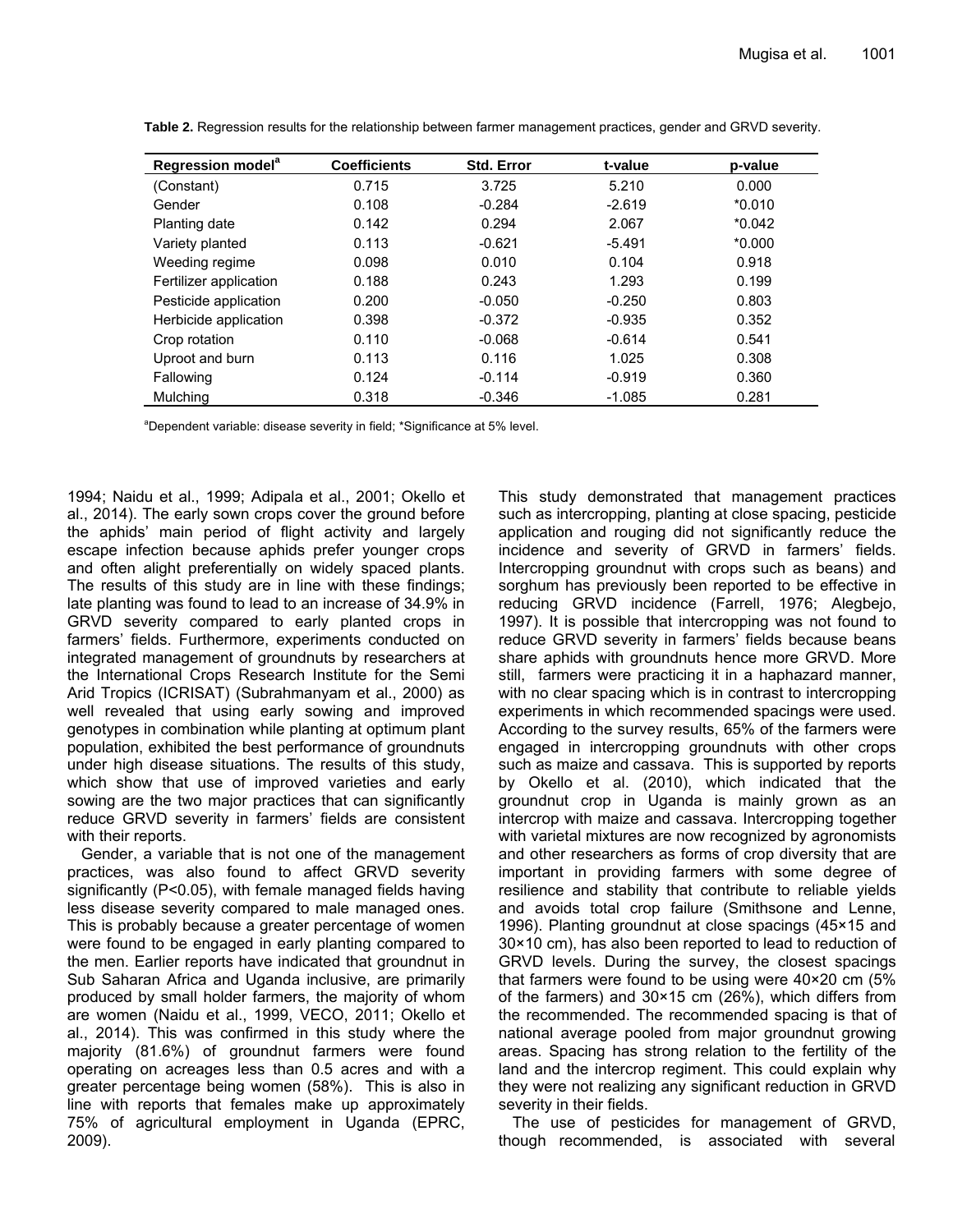challenges. One is the fact that the relationships between viruses and their vectors are complex and a decrease in vector populations does not necessarily achieve a corresponding decrease in virus spread (Thresh, 2003). Improper use of pesticides has also been reported to alter the delicate balance between aphids and their natural enemies, possibly resulting into the development of insecticide resistant biotypes (Naidu et al., 1999). More still, financial constraints also limit the use of pesticides by small holder farmers. Thresh (2003), reported that it is inappropriate to promote the use of pesticides on subsistence crops whose value is seldom sufficient to cover the cost of treatment. In this study, only 7.6% of the farmers mentioned that they applied pesticides (Dimethoate) for aphid control at some point during crop growth. Financial limitations among the groundnut farmers, most of who cultivate on less than an acre of land, could have contributed to the lesser usage of this technique in GRVD management. In this study, results revealed that pesticide usage was not significantly reducing GRVD in the fields of farmers practicing this control technique. This could also be attributed to financial constraints since it has been reported that even farmers who opt for chemical control at times find it difficult to treat their crops throughout their entire vulnerable growth periods (Thresh, 2003). This could lead to unscheduled pesticide applications which may not be effective in GRVD control in the long run.

Roguing (uprooting of diseased plants) was being practiced by about 34% of the farmers. However, this approach has been reported to be most effective against viruses that do not spread quickly or far in any considerable amount (Putter, 1980), which is not the case for GRVD. Roguing has also been reported to be unpopular with some farmers who may not be prepared to allocate the time and effort required to inspect crops and identify and remove diseased plants or others who are reluctant to remove any diseased plants that may contribute some little yield (Thresh, 2003). This, to some extent, explains why this practice may not have significantly contributed to reduction in GRVD severity.

The highest levels of GRVD severity during the survey were recorded in the Lake Victoria Crescent agroecological Zone (LVCZ), confirming past reports that identified this location as one of the hotspots of the disease (Okello et al., 2010, 2014). Approximately 50% of the most severely affected fields were found to be located in this zone. Results of the survey revealed that improved varieties for instance Serenut 1, 2, 3 and 4, were majorly being grown in the northern and eastern areas of Uganda, with farmers in the LVCZ utilizing less of these varieties. Farmers within this zone mainly grew local varieties for instance Red Beauty, which are more susceptible to GRVD.

The high levels of GRVD in Jinja could therefore be partially attributed to the low utilization of improved varieties within the region compared to the Northern and

Eastern regions of Uganda. It has recently been reported that farmers in Eastern Uganda are more likely to acquire information regarding research outputs from external sources as compared to those in Busoga region where Jinja district is located (Thuo et al., 2014). The existence of a known hotspot for rosette in this zone, Nakabango, compounded with the use of landraces could exacerbate GRVD severity in the area.

### **CONCLUSION AND RECOMMENDATIONS**

This study was aimed at evaluating the influence of farmers' management practices on the severity of GRVD. It was observed that farmers were utilizing a number of management strategies for the disease. However, only two major practices significantly reduced GRVD severity in their fields: early sowing (planting at the onset of the rains) and the use of improved varieties. Farmers' practices are therefore important factors influencing GRVD severity in groundnut fields. This information contributes to our understanding as to which practices farmers are currently employing in groundnut production in Uganda, to which extent they are being utilized and which particular ones are contributing significantly to the reduction of GRVD severity.

While promoting GRVD management packages, special attention should be given to the use of improved varieties and early sowing since they were found to be more effective in controlling GRVD in farmers' fields. Government agencies such as the National Agricultural Advisory Services (NAADS) and non-governmental organizations, which provide inputs to farmers and conduct trainings for farmer groups should emphasize the use of an integrated approach mainly based on the two cropping practices rather than a single practice such that farmers can exploit their synergistic interactions, thereby increasing the potential for GRVD management. Researchers on the other hand should continue to focus on developing improved varieties that have high levels of resistance to GRVD.

### **Conflict of Interest**

The authors have not declared any conflict of interest.

### **ACKNOWLEDGEMENT**

The research team is grateful to the Uganda National Council for Science and Technology (UNCST), Millenium Science Initiative (MSI) project and the National Agricultural Research Organization (NARO) for the financial support provided towards this project. We also thank Ms. Crescencia Asekenye and Mr. Fungo Benard for all the technical assistance provided.